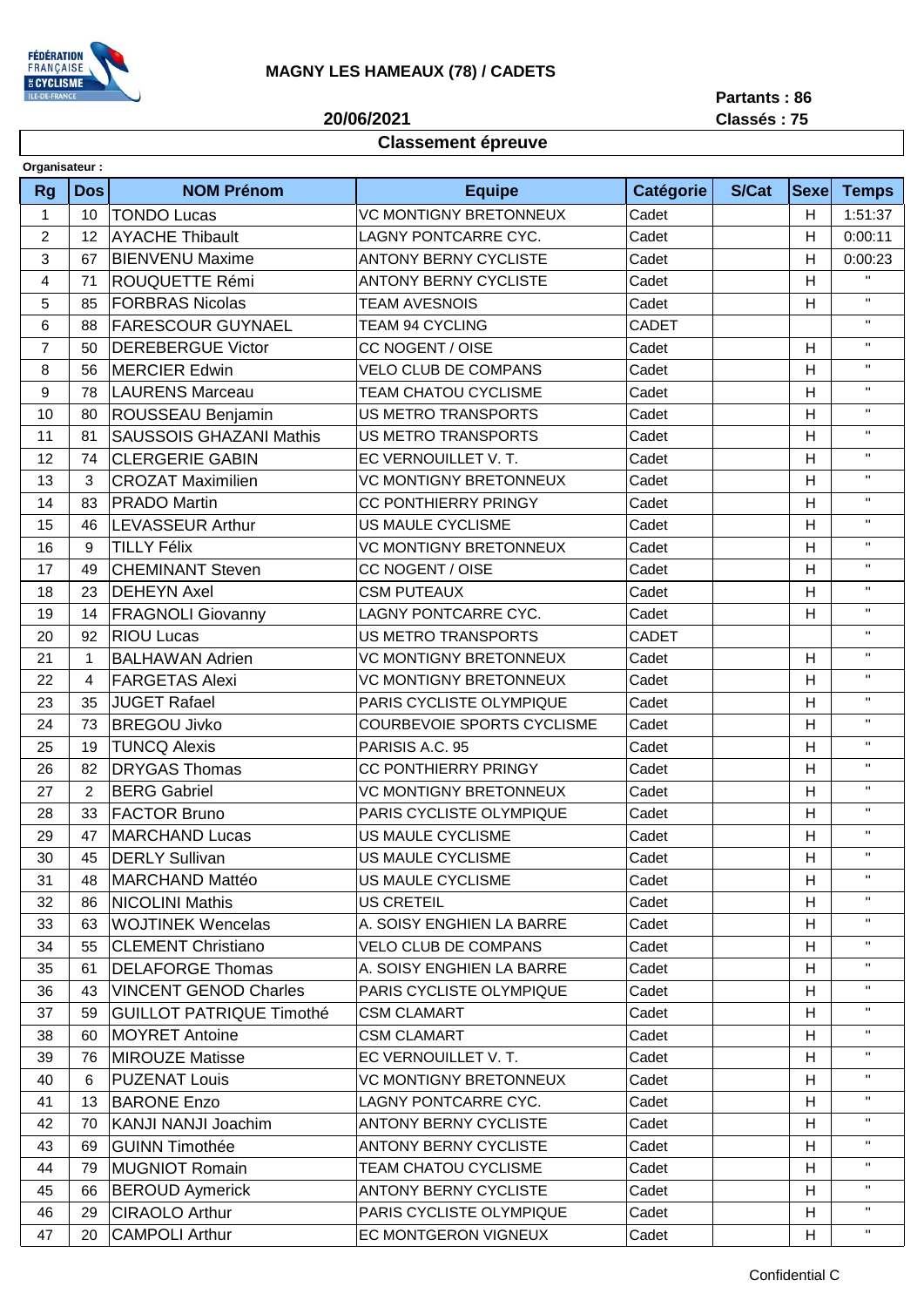| 48 | 5  | <b>MARJOUX Alexandre</b> | <b>VC MONTIGNY BRETONNEUX</b> | Cadet        | Н | $\mathbf{H}$ |
|----|----|--------------------------|-------------------------------|--------------|---|--------------|
| 49 | 44 | <b>CAMBIER Lorenzo</b>   | US MAULE CYCLISME             | Cadet        | H | $\mathbf{H}$ |
| 50 | 77 | MUNIER Aurélien          | EC VERNOUILLET V. T.          | Cadet        | H | $\mathbf{H}$ |
| 51 | 11 | <b>VIEIRA Loris</b>      | VC MONTIGNY BRETONNEUX        | Cadet        | H | $\mathbf{H}$ |
| 52 | 52 | <b>GUILBERT Baptiste</b> | CC NOGENT / OISE              | Cadet        | H | $\mathbf{H}$ |
| 53 | 27 | <b>BIARD Ronan</b>       | PARIS CYCLISTE OLYMPIQUE      | Cadet        | H | $\mathbf{H}$ |
| 54 | 42 | <b>VAN ERPE ELIE</b>     | PARIS CYCLISTE OLYMPIQUE      | Cadet        | H | $\mathbf{H}$ |
| 55 | 53 | JALMAIN Ethan            | CC NOGENT / OISE              | Cadet        | H | $\mathbf{H}$ |
| 56 | 72 | <b>SABINA Théodore</b>   | <b>ANTONY BERNY CYCLISTE</b>  | Cadet        | H | $\mathbf{H}$ |
| 57 | 21 | MIRLAND Alexandre        | EC MONTGERON VIGNEUX          | Cadet        | H | $\mathbf{H}$ |
| 58 | 90 | <b>BENIKHLEF Medhi</b>   | <b>C.S VILLETANEUSE</b>       | <b>CADET</b> |   | $\mathbf{H}$ |
| 59 | 62 | <b>DUTILLIEU Elian</b>   | A. SOISY ENGHIEN LA BARRE     | Cadet        | H | $\mathbf{H}$ |
| 60 | 68 | <b>BOUGET Méven</b>      | <b>ANTONY BERNY CYCLISTE</b>  | Cadet        | H | $\mathbf{H}$ |
| 61 | 54 | <b>TAUVIRAI Manoarii</b> | CC NOGENT / OISE              | Cadet        | H | $\mathbf{H}$ |
| 62 | 18 | MANGARD Mahé             | PARISIS A.C. 95               | Cadet        | H | $\mathbf{H}$ |
| 63 | 37 | <b>MOUSSAOUI Aliyy</b>   | PARIS CYCLISTE OLYMPIQUE      | Cadet        | H | $\mathbf{H}$ |
| 64 | 34 | HEULIN Jérémy            | PARIS CYCLISTE OLYMPIQUE      | Cadet        | H | $\mathbf{H}$ |
| 65 | 58 | <b>FOMOA Samuel</b>      | <b>CSM CLAMART</b>            | Cadet        | H | $\mathbf{H}$ |
| 66 | 75 | LAPORTE Siméon           | EC VERNOUILLET V. T.          | Cadet        | H | $\mathbf{H}$ |
| 67 | 87 | <b>VEDEL Mathieu</b>     | US CRETEIL                    | Cadet        | H | $\mathbf{H}$ |
| 68 | 17 | <b>GAMRACY Valentin</b>  | PARISIS A.C. 95               | Cadet        | H | $\mathbf{H}$ |
| 69 | 31 | <b>DUBOIS Leo</b>        | PARIS CYCLISTE OLYMPIQUE      | Cadet        | H | $\mathbf{H}$ |
| 70 | 89 | LUBIN Yllan              | <b>C.S VILLETANEUSE</b>       | CADET        |   | $\mathbf{H}$ |
| 71 | 15 | LE DAHERON Armand        | LAGNY PONTCARRE CYC.          | Cadet        | H | $\mathbf{H}$ |
| 72 | 65 | <b>PROVOST Adrien</b>    | <b>VC MUREAUX</b>             | Cadet        | H | $\mathbf{H}$ |
| 73 | 38 | <b>PEREZ Sebastian</b>   | PARIS CYCLISTE OLYMPIQUE      | Cadet        | H | $\mathbf{H}$ |
| 74 | 30 | <b>COSNARD Thibaud</b>   | PARIS CYCLISTE OLYMPIQUE      | Cadet        | Н | $\mathbf{H}$ |
| 75 | 91 | <b>HAJJOUT Walid</b>     | <b>C.S VILLETANEUSE</b>       | <b>CADET</b> |   | $\mathbf{H}$ |